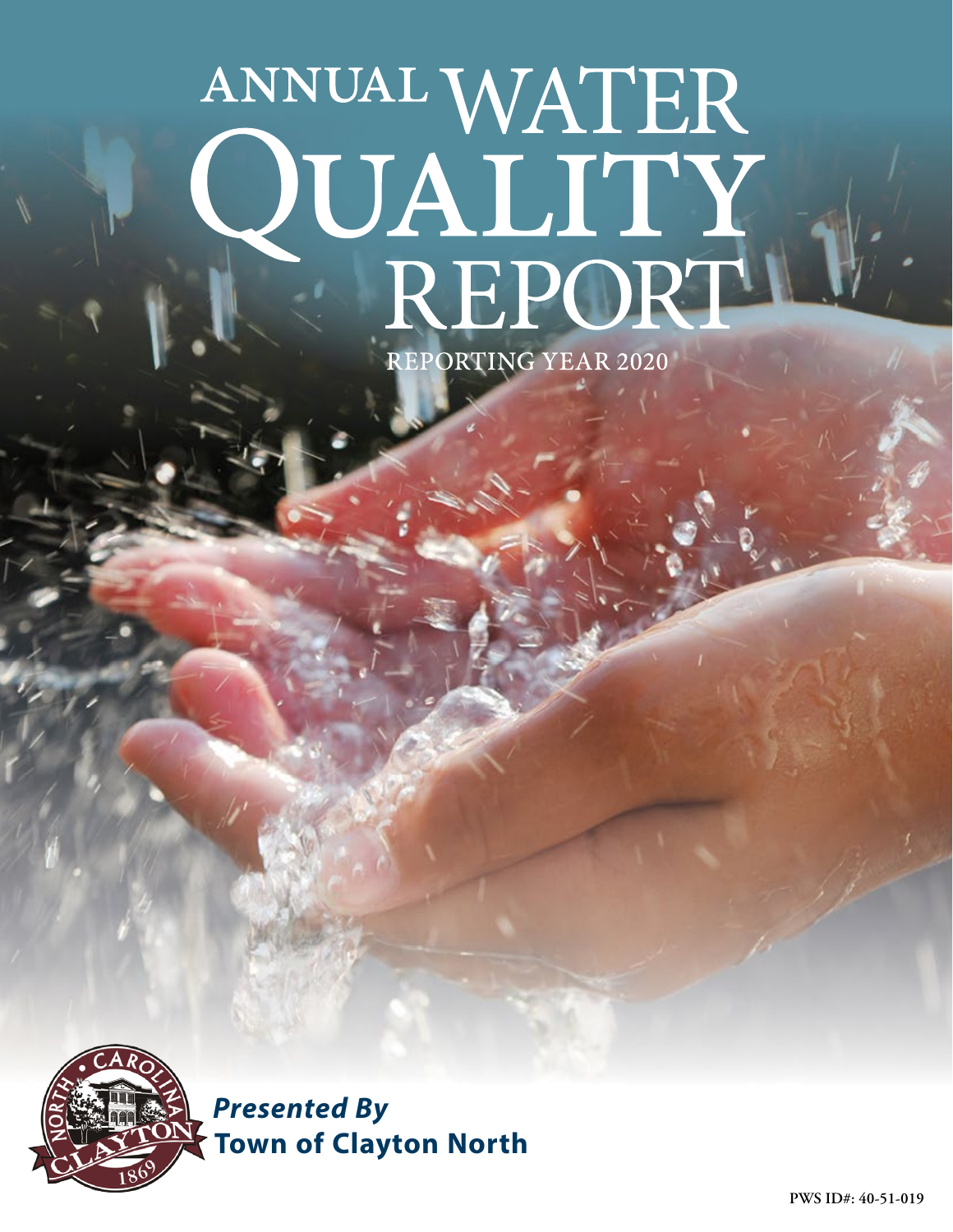## **Quality First**

Once again, we are pleased to present our annual water quality report covering all testing performed between January 1 and December 31, 2020. As in years past, we are committed to delivering the best-quality drink-<br>in a ma ing water possible. To that end, we remain vigilant in meeting the challenges of new regulations, source water protection, water conservation, and community outreach and education while continuing to serve the needs of all our water users. Thank you for allowing us the opportunity to serve you and your family.

We encourage you to share your thoughts with us on the information contained in this report. After all, well-informed customers are our best allies.

# **Substances That Could Be in Water**

To ensure that tap water is safe to drink, the U.S. EPA prescribes regulations limiting the amount of certain contaminants in water provided by public water systems. U.S. Food and Drug Administration regulations establish limits for contaminants in bottled water, which must provide the same protection for public health. Drinking water, including bottled water, may reasonably be expected to contain at least small amounts of some contaminants. The presence of these contaminants does not necessarily indicate that the water poses a health risk.

The sources of drinking water (both tap water and bottled water) include rivers, lakes, streams, ponds, reservoirs, springs, and wells. As water travels over the surface of the land or through the ground, it dissolves naturally occurring minerals, in some cases radioactive material, and substances resulting from the presence of animals or from human activity. Substances that may be present in source water include:

Microbial Contaminants, such as viruses and bacteria, which may come from sewage treatment plants, septic systems, agricultural livestock operations, or wildlife;

Inorganic Contaminants, such as salts and metals, which can be naturally occurring or may result from urban stormwater runoff, industrial or domestic wastewater discharges, oil and gas production, mining, or farming;

Pesticides and Herbicides, which may come from a variety of sources such as agriculture, urban stormwater runoff, and residential uses;

Organic Chemical Contaminants, including synthetic and volatile organic chemicals, which are by-products of industrial processes and petroleum production and may also come from gas stations, urban stormwater runoff, and septic systems;

Radioactive Contaminants, which can be naturally occurring or may be the result of oil and gas production and mining activities.

For more information about contaminants and potential health effects, call the U.S. EPA's Safe Drinking Water Hotline at (800) 426-4791.

## **Water Stress**

W/ater stress occurs when the demand for water exceeds the amount available during a certain period or when poor water quality restricts its use. Water stress causes deterioration of freshwater resources in terms of quantity (aquifer overexploitation, dry rivers) and quality (eutrophication, organic matter pollution, saline intrusion).

According to the World Resource Institute ([www.wri.org](http://www.wri.org)), the Middle East and North Africa remain the most water-stressed regions on Earth. However, several states in the western half of the U.S. are similarly experiencing extremely high levels of water stress from overuse. It is clear that even in countries with low overall water stress, individual communities may still be experiencing extremely stressed conditions. For example, South Africa and the United States rank #48 and #71 on WRI's list, respectively, yet the Western Cape (home to Cape Town) and New Mexico experience extremely high stress levels.

There are undeniably worrying trends in water quality. But by taking action now and investing in better management, we can solve water issues before it is too late.

## **Important Health Information**

Some people may be more vulnerable to contami-<br>nants in drinking water than the general population. Immunocompromised persons such as persons with cancer undergoing chemotherapy, persons who have undergone organ transplants, people with HIV/AIDS or other immune system disorders, some elderly, and infants may be particularly at risk from infections. These people should seek advice about drinking water from their

health care providers. The U.S. EPA/ CDC (Centers for Disease Control and Prevention) guidelines on appropriate means to lessen the risk of infection by *Cryptosporidium* and other microbial contaminants are available from the Safe Drinking Water Hotline at (800) 426-4791 or [http://water.](http://water.epa.gov/drink/hotline) [epa.gov/drink/hotline](http://water.epa.gov/drink/hotline).



QUESTIONS? For more information, or for any questions relating to your drinking water, please contact Byron W. Poelman, Distribution and Collection System Manager, at (919) 553-1530 or [bpoelman@townofclaytonnc.org](mailto:bpoelman@townofclaytonnc.org).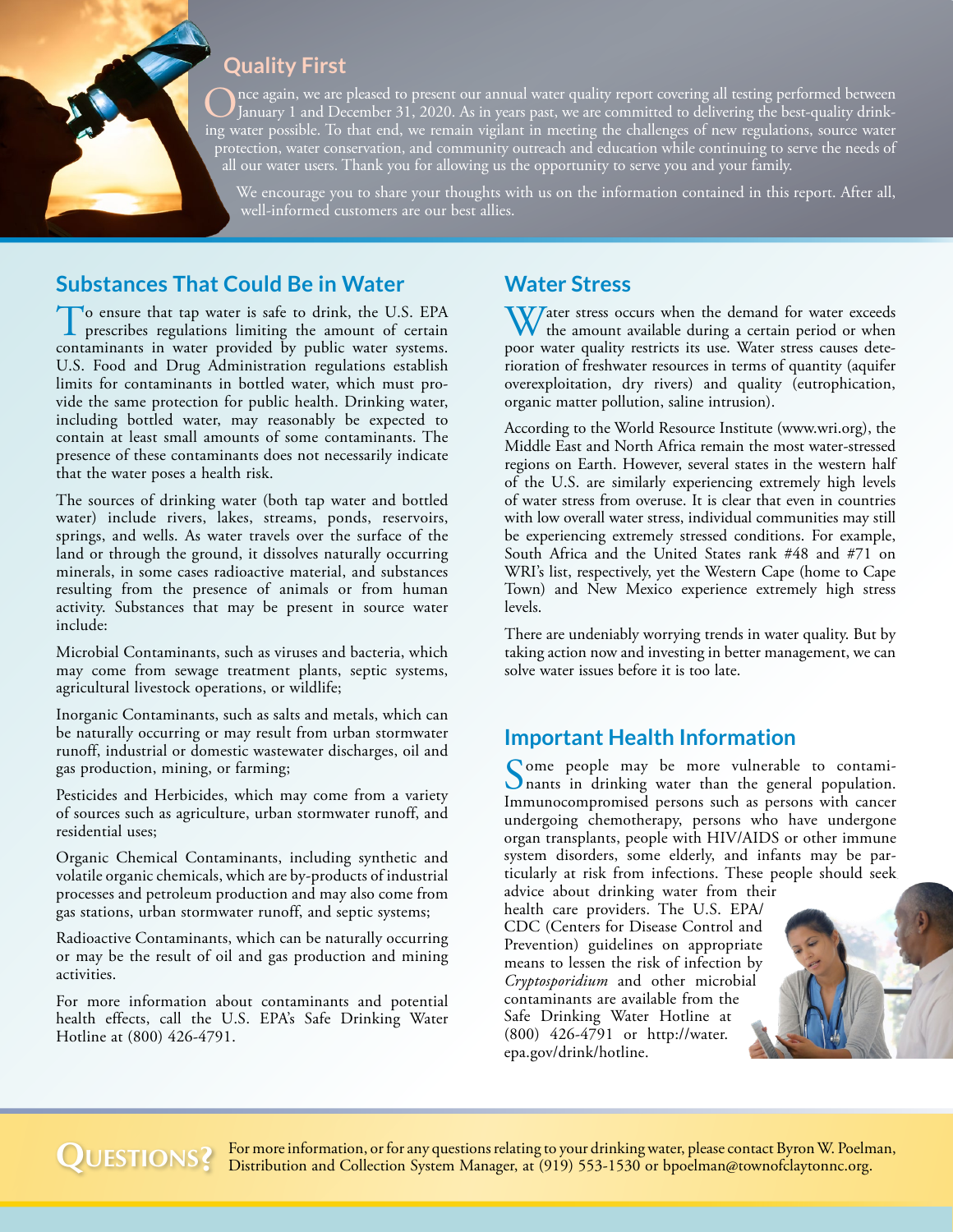## **Source Water Assessment**

The North Carolina Department of Environment and Natural Resources (DENR), Public Water Supply (PWS) Section, Source<br>Water Assessment Program (SWAP) conducted assessments for all drinking water sources across North Carolin the assessments was to determine the susceptibility of each drinking water source (well or surface water intake) to potential contaminant sources (PCSs). The results of the assessment are available in SWAP reports that include maps, background information, and a relative susceptibility rating of higher, moderate, or lower.

The relative susceptibility rating of each source was determined by combining the contaminant rating (number and location of PCSs within the assessment area) and the inherent vulnerability rating (i.e., characteristics or existing conditions of the well or watershed and its delineated assessment area). It is important to understand that a susceptibility rating of higher does not imply poor water quality, only the system's potential to become contaminated by PCSs in the assessment area. The assessment findings are summarized in the table below:

| SUSCEPTIBILITY OF SOURCES TO POTENTIAL CONTAMINANT SOURCES (PCSS) |                              |                         |  |  |  |  |  |  |  |
|-------------------------------------------------------------------|------------------------------|-------------------------|--|--|--|--|--|--|--|
| <b>SOURCE NAME</b>                                                | <b>SUSCEPTIBILITY RATING</b> | <b>SWAP REPORT DATE</b> |  |  |  |  |  |  |  |
| <b>Neuse River</b>                                                | Higher                       | September 2017          |  |  |  |  |  |  |  |

The complete SWAP report may be viewed online at [https://www.ncwater.org/?page=600.](https://www.ncwater.org/?page=600) Note that because SWAP results and reports are periodically updated by the PWS Section, the results available on this website may differ from the results that were available at the time this CCR was prepared.

If you are unable to access your SWAP report online, you may mail a written request for a printed copy to Source Water Assessment Program – Report Request, 1634 Mail Service Center, Raleigh NC 27699-1634, or email requests to [swap@ncdenr.gov.](mailto:swap@ncdenr.gov) Please indicate your system name and number and provide your name, mailing address, and phone number. If you have any questions about the SWAP report, please contact the source water assessment staff by phone at (919) 707-9098.

# **Lead in Home Plumbing**

If present, elevated levels of lead can cause serious health<br>problems, especially for pregnant women and young chil-<br>data and in distribution measurements for measurements problems, especially for pregnant women and young children. Lead in drinking water is primarily from materials and components associated with service lines and home plumbing. We are responsible for providing high-quality drinking water, but we cannot control the variety of materials used in plumbing components. When your water has been sitting for several hours, you can minimize the potential for lead exposure by flushing your tap for 30 seconds to two minutes before using water for drinking or cooking. If you are concerned about lead in your water, you may wish to have your water tested. Information on lead in drinking water, testing methods, and steps you can take to minimize exposure is available from the Safe Drinking Water Hotline at (800) 426-4791 or at [www.](http://www.epa.gov/safewater/lead) [epa.gov/safewater/lead.](http://www.epa.gov/safewater/lead)

# **Community Participation**

You may obtain additional information and share your comments at the Town Council meetings, which you are welcome to attend. These meetings are held on the first and third Monday of every month at 6:00 p.m. in the Clayton Center Council Chambers at 111 East Second Street, Clayton. You can also visit our website at [ClaytonNC.org](http://ClaytonNC.org) and search "water quality," email us at [info@TownofClaytonNC.org](mailto:info@TownofClaytonNC.org), or follow us on Facebook and Twitter @TownofClayton for news and information regarding our drinking water.

# **Water Conservation Tips**

You can play a role in conserving water and save yourself money in the process by becoming conscious of the amount of water your household is using and looking for ways to use less whenever you can. It is not hard to conserve water. Here are a few tips:



- Automatic dishwashers use 15 gallons for every cycle, regardless of how many dishes are loaded. So get a run for your money and load it to capacity.
- Turn off the tap when brushing your teeth.
- Check every faucet in your home for leaks. Just a slow drip can waste 15 to 20 gallons a day. Fix it and you can save almost 6,000 gallons per year.
- Check your toilets for leaks by putting a few drops of food coloring in the tank. Watch for a few minutes to see if the color shows up in the bowl. It is not uncommon to lose up to 100 gallons a day from an invisible toilet leak. Fix it and you save more than 30,000 gallons a year.
- Use your water meter to detect hidden leaks. Simply turn off all taps and water-using appliances. Then check the meter after 15 minutes. If it moved, you have a leak.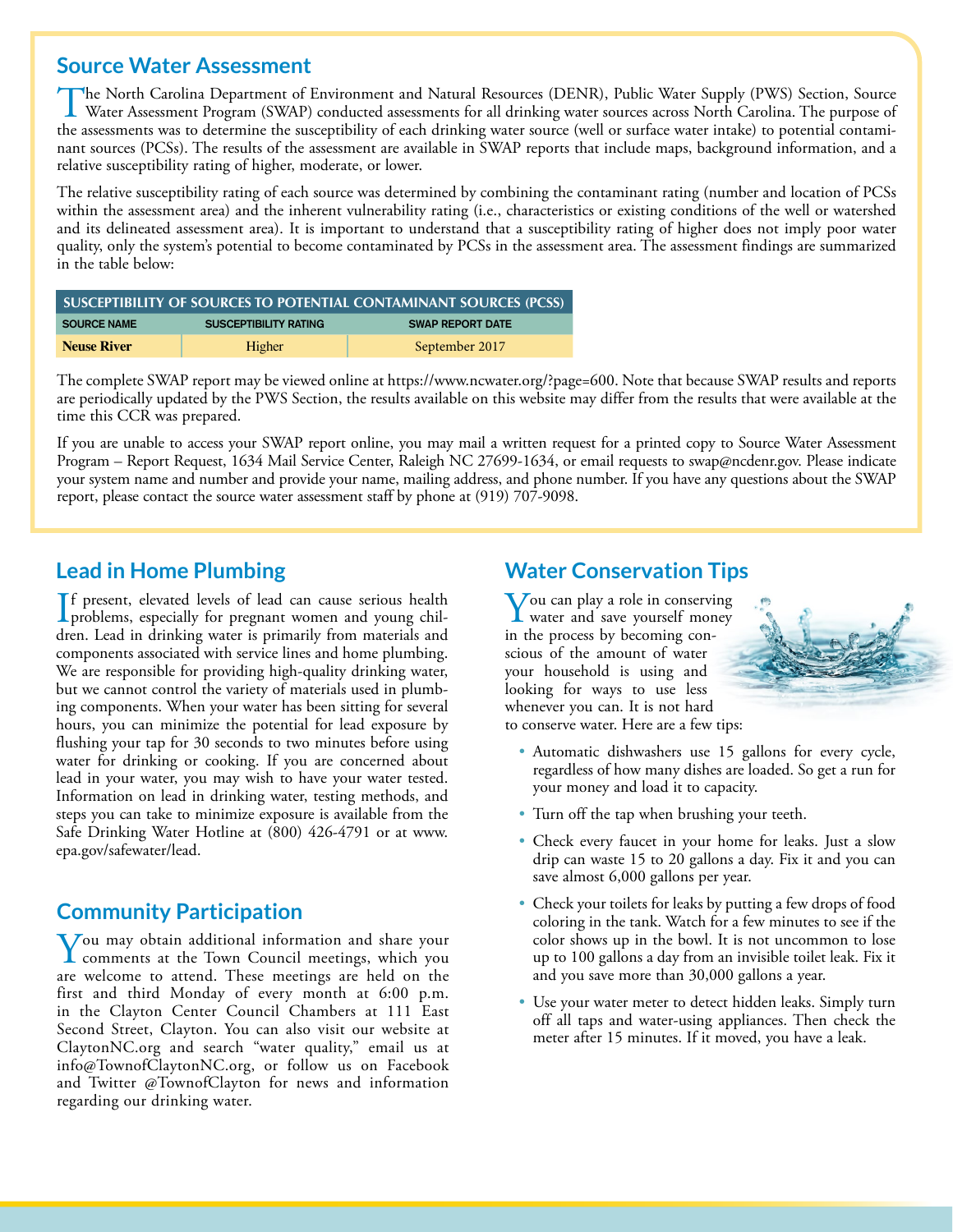# **Test Results**

**REGULATED SUBSTANCES**

Our water is monitored for many different kinds of substances on a very strict sampling schedule, and the water we deliver must meet specific health standards. Here, we only show<br>those substances that were detected in our is unsafe to drink; our goal is to keep all detects below their respective maximum allowed levels.

The state recommends monitoring for certain substances less than once per year because the concentrations of these substances do not change frequently. In these cases, the most recent sample data are included, along with the year in which the sample was taken.

We participated in the fourth stage of the U.S. EPA's Unregulated Contaminant Monitoring Rule (UCMR4) program by performing additional tests on our drinking water. UCMR4 sampling benefits the environment and public health by providing the U.S. EPA with data on the occurrence of contaminants suspected to be in drinking water in order to determine if U.S. EPA needs to introduce new regulatory standards to improve drinking water quality. Unregulated contaminant monitoring data are available to the public, so please feel free to contact us if you are interested in obtaining that information. If you would like more information on the U.S. EPA's Unregulated Contaminant Monitoring Rule, please call the Safe Drinking Water Hotline at (800) 426-4791.

| KEGULATED SUBSTANCES                                                                                                                                  |  |                               |                                             |  |                        |                                                        |                          |                                  |                          |                  |                                                                                                                             |  |  |
|-------------------------------------------------------------------------------------------------------------------------------------------------------|--|-------------------------------|---------------------------------------------|--|------------------------|--------------------------------------------------------|--------------------------|----------------------------------|--------------------------|------------------|-----------------------------------------------------------------------------------------------------------------------------|--|--|
|                                                                                                                                                       |  |                               |                                             |  |                        |                                                        | Town of Clayton North    |                                  | <b>Johnston County</b>   |                  |                                                                                                                             |  |  |
| <b>SUBSTANCE</b><br>(UNIT OF MEASURE)                                                                                                                 |  | <b>YEAR</b><br><b>SAMPLED</b> | <b>MCL</b><br>[MRDL]                        |  | <b>MCLG</b><br>[MRDLG] | <b>AMOUNT</b><br><b>DETECTED</b>                       | <b>RANGE</b><br>LOW-HIGH | <b>AMOUNT</b><br><b>DETECTED</b> | <b>RANGE</b><br>LOW-HIGH | <b>VIOLATION</b> | <b>TYPICAL SOURCE</b>                                                                                                       |  |  |
| Chlorine (ppm)                                                                                                                                        |  | 2020                          | $[4]$                                       |  | $[4]$                  | 1.18                                                   | $0.1 - 1.9$              | 1.58                             | $0.2 - 3.41$             | N <sub>o</sub>   | Water additive used to control microbes                                                                                     |  |  |
| <b>Fluoride</b> (ppm)                                                                                                                                 |  | 2020                          | $\overline{4}$                              |  | $\overline{4}$         | <b>NA</b>                                              | <b>NA</b>                | 0.22                             | <b>NA</b>                | N <sub>o</sub>   | Erosion of natural deposits; Water additive which promote strong teeth;<br>discharge from fertilizer and aluminum factories |  |  |
| Haloacetic Acids [HAAs]<br>(ppb)                                                                                                                      |  | 2020                          | 60                                          |  | NA                     | 36                                                     | $23.6 - 55.4$            | 33                               | $2 - 42$                 | N <sub>o</sub>   | By-product of drinking water disinfection                                                                                   |  |  |
| <b>Total Organic Carbon</b><br>(removal ratio) (TOC)-<br><b>TREATED</b>                                                                               |  | 2020                          | <b>TT</b>                                   |  | <b>NA</b>              | <b>NA</b>                                              | <b>NA</b>                | 1.44                             | $1.35 - 1.71$            | N <sub>o</sub>   | Naturally present in the environment                                                                                        |  |  |
| <b>TTHMs</b> [Total<br>$\mathbf{Trihalomethanes}$ ]' (ppb)                                                                                            |  | 2020                          | 80                                          |  | <b>NA</b>              | 74.3                                                   | $29.1 - 119.2$           | 68                               | $10 - 110$               | N <sub>o</sub>   | By-product of drinking water disinfection                                                                                   |  |  |
| Turbidity (NTU) -<br>Highest single turbidity<br>measurement                                                                                          |  | 2020                          | 1 NTU                                       |  | <b>NA</b>              | <b>NA</b>                                              | <b>NA</b>                | 0.115                            | $ND-0.115$               | No               | Soil runoff                                                                                                                 |  |  |
| <b>Turbidity</b> (lowest monthly<br>percent of samples<br>meeting turbidity limits),                                                                  |  | 2020                          | $TT = 95\%$ of<br>samples meet<br>the limit |  | <b>NA</b>              | <b>NA</b>                                              | <b>NA</b>                | 100%                             | <b>NA</b>                | N <sub>o</sub>   | Soil runoff                                                                                                                 |  |  |
| Tap water samples were collected for lead and copper analyses from sample sites throughout the community                                              |  |                               |                                             |  |                        |                                                        |                          |                                  |                          |                  |                                                                                                                             |  |  |
| <b>Johnston County</b>                                                                                                                                |  |                               |                                             |  |                        |                                                        |                          |                                  |                          |                  |                                                                                                                             |  |  |
| <b>AMOUNT</b><br><b>SUBSTANCE</b><br><b>YEAR</b><br><b>DETECTED</b><br><b>SAMPLED</b><br><b>AL</b><br>(UNIT OF MEASURE)<br><b>MCLG</b><br>(90TH %ILE) |  |                               |                                             |  |                        | <b>SITES</b><br><b>ABOVE AL/</b><br><b>TOTAL SITES</b> | <b>VIOLATION</b>         | <b>TYPICAL SOURCE</b>            |                          |                  |                                                                                                                             |  |  |

**Copper** (ppm) 2020 1.3 1.3 0.113 0 0 No Corrosion of household plumbing systems; Erosion of natural deposits